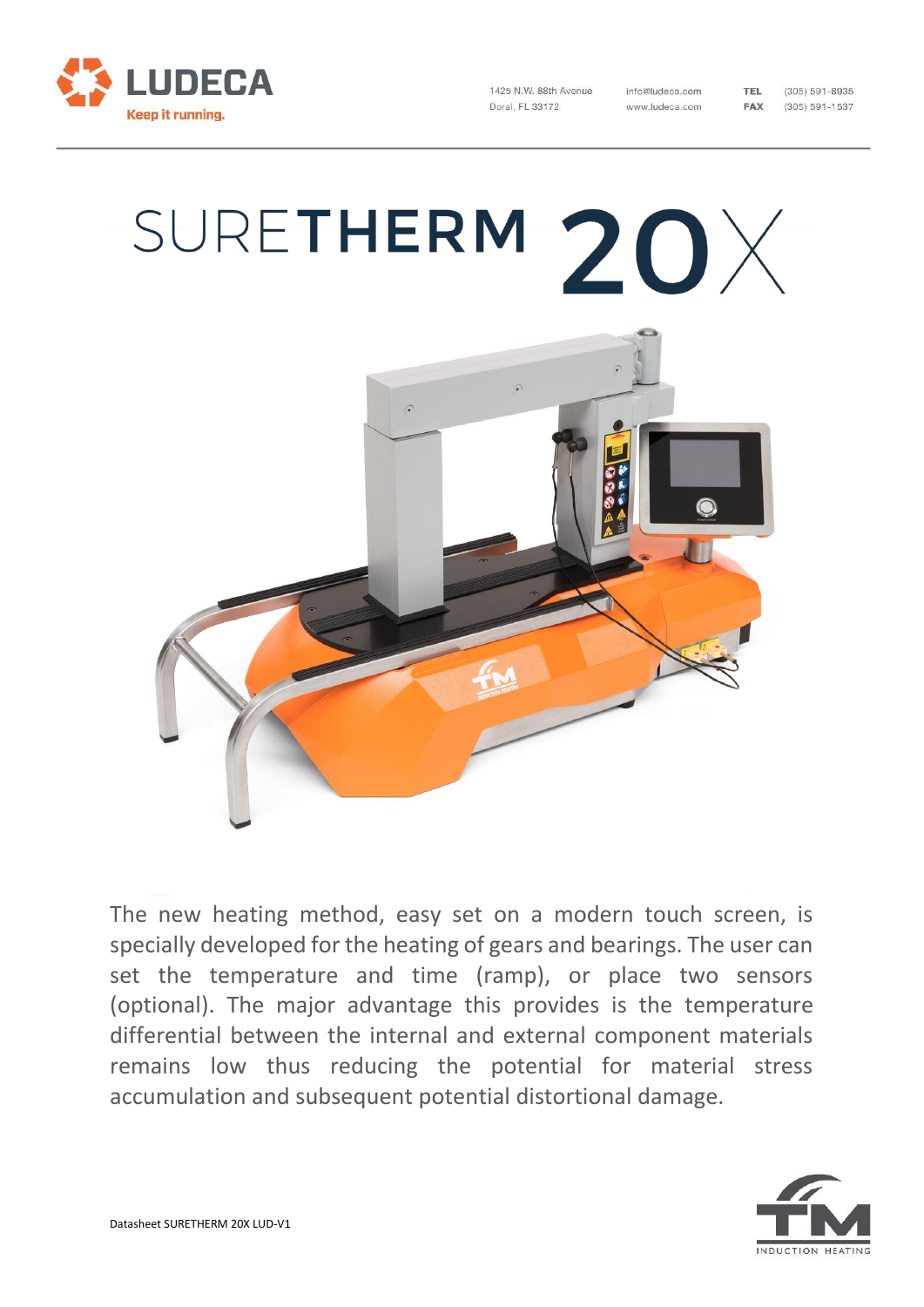

1425 N.W. 88th Avenue Doral, FL 33172

info@ludeca.com www.ludeca.com

 $(305) 591 - 8935$  $(305) 591 - 1537$ 

| <b>Electricity</b> |                 |
|--------------------|-----------------|
| Power rating       | $1.8 - 3.7$ kVA |
| Voltage            | 110 - 230 V     |
| Current max.       | 16 A            |
| Frequency          | $50 - 60$ Hz    |
|                    |                 |

## **Workpiece max. weight**

Bearings 100 kg / 220 lbs Other parts 80 kg / 176 lbs

## **Workpiece Dimensions**

Min. bore Vertical Min. bore Horizontal Max. Outer diameter Max. Workpiece width

| $10 \text{ mm} / 0.4"$ |
|------------------------|
| $85$ mm $/ 3.35"$      |
| 500 mm / 19.7"         |
| 175 mm / 6.9"          |



**TEL** 

FAX



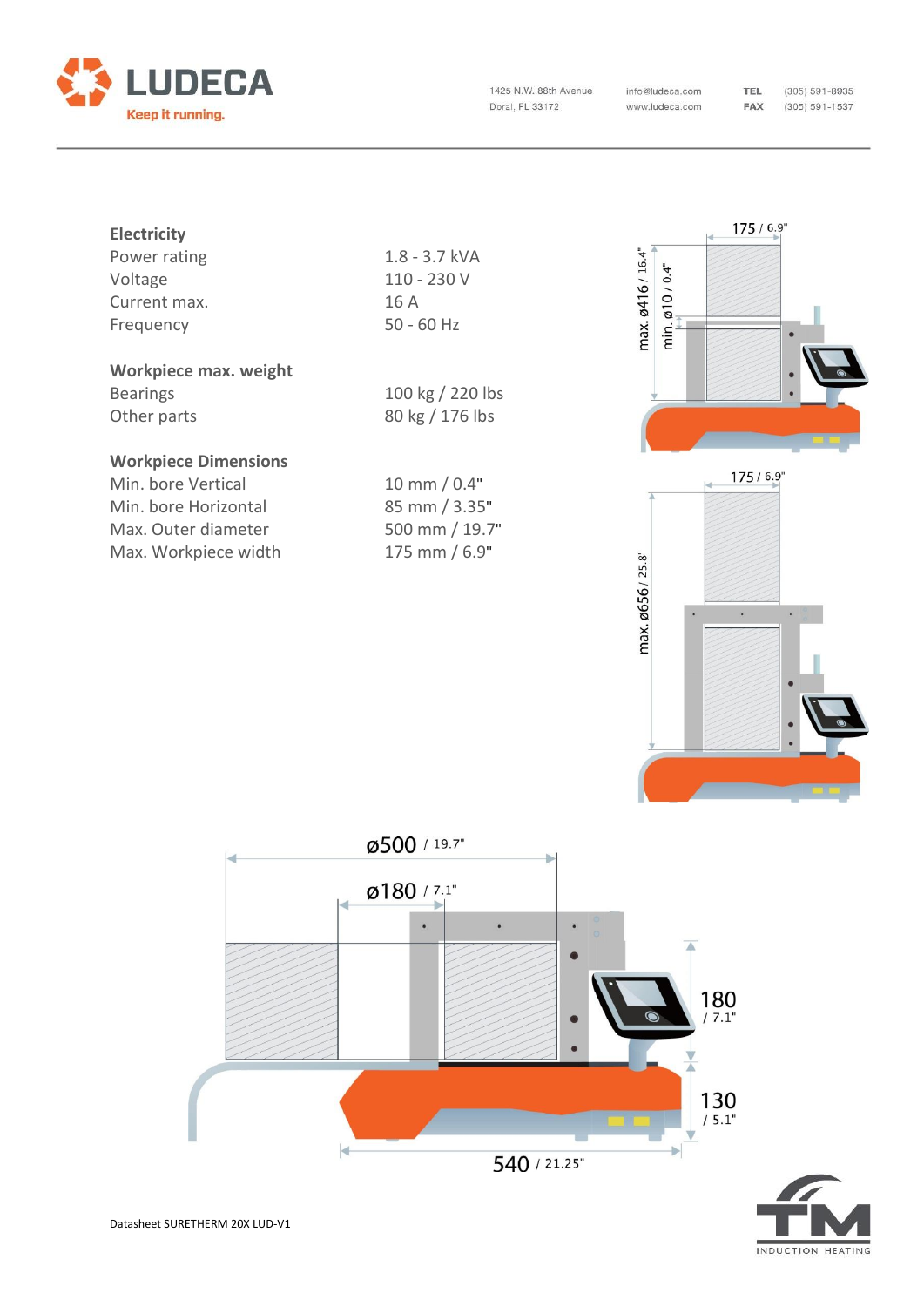

1425 N.W. 88th Avenue Doral, FL 33172

info@ludeca.com www.ludeca.com

TEL (305) 591-8935 **FAX** (305) 591-1537

| <b>Controls (for tension free heating)</b> |                              |                                          |                                      |
|--------------------------------------------|------------------------------|------------------------------------------|--------------------------------------|
| Temperature (1 sensor)                     | 0-240°C / 32-464°F           |                                          |                                      |
|                                            | (Custom: 0-400°C)            |                                          |                                      |
|                                            |                              |                                          |                                      |
| Temperature (2 sensor)                     | $0-240^{\circ}$ C            | $\triangle$ T 20-50°C                    | <b>SURETHERM</b>                     |
| (2 <sup>th</sup> sensor optional)          |                              |                                          |                                      |
|                                            |                              |                                          |                                      |
| Time                                       | 0-99 min                     |                                          |                                      |
|                                            |                              |                                          |                                      |
|                                            |                              |                                          |                                      |
| Time / Temperature Ramp                    | 5-99 min / 5-240°C           |                                          |                                      |
|                                            |                              |                                          |                                      |
| <b>Available Yokes (optional)</b>          |                              |                                          |                                      |
| <b>Dimensions</b>                          | 7x7x280 mm                   |                                          | 0.30x0.30x11.05"                     |
|                                            | 10x10x280 mm                 |                                          | 0.40x0.40x11.05"                     |
|                                            | 14x14x280 mm                 |                                          | 0.55x0.55x11.05"                     |
|                                            |                              | 25x24x280 mm Pivot                       | 1.00x0.95x11.05"                     |
|                                            |                              | 30x26x280 mm Pivot<br>40x38x280 mm Pivot | 1.20x1.00x11.05"<br>1.60x1.50x11.05" |
|                                            |                              | 50x48x280 mm Pivot                       | 2.00x1.90x11.05"                     |
| Set adapter yokes                          | 50x50x120 mm                 |                                          | 2.00x2.00x4.7"                       |
|                                            |                              |                                          |                                      |
| <b>Touch screen</b>                        |                              |                                          |                                      |
| Heating Temperature (1 sensor)             | Set- and actual temperature, |                                          |                                      |
|                                            | time and power               |                                          |                                      |
| Heating Temperature (2 sensor)             |                              | Set- and actual temperature,             |                                      |
| (2 <sup>th</sup> sensor optional)          |                              | time and power. Actual                   |                                      |
|                                            |                              | temperature difference                   |                                      |
|                                            |                              | between inside and outside               |                                      |
|                                            | diameter                     |                                          |                                      |
| Heating time                               | Set- and actual time         |                                          |                                      |
| Heating Time / temp ramp                   |                              | Set- and actual temperature,             |                                      |
|                                            | time and power               |                                          |                                      |
| Languages                                  |                              | English, German, Spanish,                |                                      |
|                                            | French                       |                                          |                                      |
| Error report                               | Shown in display             |                                          |                                      |
|                                            |                              |                                          |                                      |